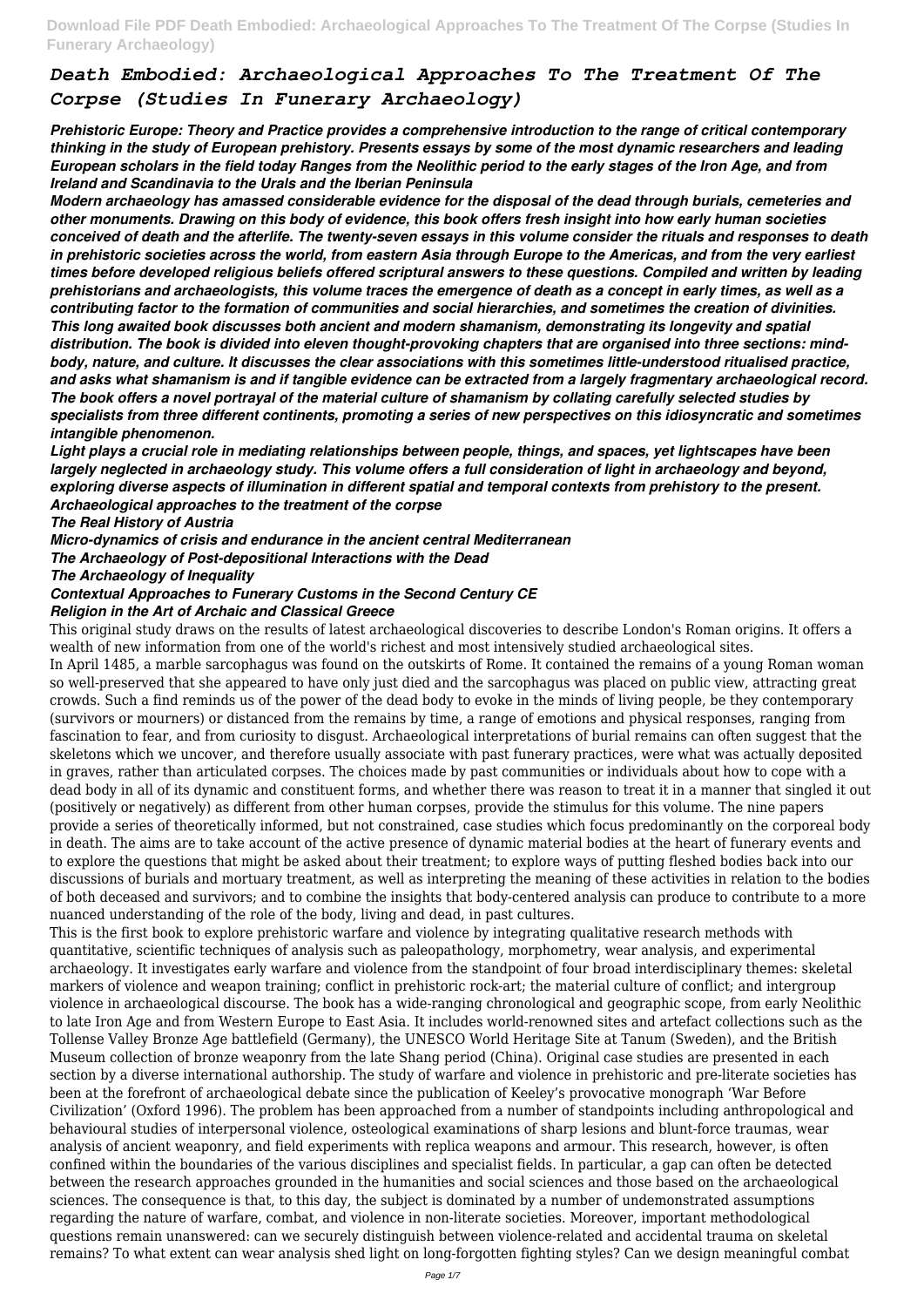tests based on historic martial arts? And can the study of rock-art unlock the social realities of prehistoric warfare? By breaking the mould of entrenched subject boundaries, this edited volume promotes interdisciplinary debate in the study of prehistoric warfare and violence by presenting a number of innovative approaches that integrate qualitative and quantitative methods of research and analysis.

One day when I was about 15 as I sat in my high school history class someone asked the teacher what the difference was between an Austrian and a German. "Nothing!" he snapped, "Austrians are just Germans. It's the same thing." I was aghast. I felt my whole world shift. How could anyone think an Austrian was a German? They were completely different, everyone knew that. Years later, after I had spent some time in Austria and got to know my family, I began to read academic books written in English about Austrian history and was astonished at how completely at variance they were with my own family's experiences. All the books were written from an American or English academic perspective, many with a faint but perceptible undercurrent of hostility. I felt a lot of it to be factually wrong and misleading, and in some cases found the proof that that was so. I decided I had to tell Austria's story as I saw it so I went back to original sources and started from scratch. And here it is.

Prehistoric Europe

Tracing Ritual Practices in Late Mesolithic Burials Studies on Ancient Greek Death and Burial Mind-Body, Nature, and Culture Relational Archaeologies Bioarchaeology of Impairment and Disability A Companion to Roman Italy

*This collection employs a multi-disciplinary approach treating ancient childhood in a holistic manner according to diachronic, regional and thematic perspectives. This multi-disciplinary approach encompasses classical studies, Egyptology, ancient history and the broad spectrum of archaeology, including iconography and bioarchaeology. With a chronological range of the Bronze Age to Byzantium and regional coverage of Egypt, Greece, and Italy this is the largest survey of childhood yet undertaken for the ancient world. Within this chronological and regional framework both the social construction of childhood and the child's life experience are explored through the key topics of the definition of childhood, daily life, religion and ritual, death, and the information provided by bioarchaeology. No other volume to date provides such a comprehensive, systematic and cross-cultural study of childhood in the ancient Mediterranean world. In particular, its focus on the identification of society-specific definitions of childhood and the incorporation of the bioarchaeological perspective makes this work a unique and innovative study. Children in Antiquity provides an invaluable and unrivalled resource for anyone working on all aspects of the lives and deaths of children in the ancient Mediterranean world.*

*In the present-day world order, political disintegration, the faltering of economic systems, the controversial yet dramatic consequences of global warming and pollution, and the spread of poverty and social disruption in Western countries have rendered 'collapse' one of the hottest topics in the humanities and social sciences. In the frenetic run for identifying the global causes and large-scale consequences of collapse, however, instances of crisis taking place at the micro-scale are not always explored by scholars addressing these issues in present and past societies, while the 'voices' of the marginal/non-élite subjects that might be the main victims of collapse are often silenced in ancient history and archaeology. Within this framework Collapse or Survival explores localized phenomena of crisis, unrest, and survival in the ancient Mediterranean with a focus on the first millennium BC. In a time span characterized by unprecedented high levels of dynamism, mobility, and social change throughout that region, the area selected for analysis represents a unique convergence point where states rise and fall, long-distance trade networks develop and disintegrate, and patterns of human mobility catalyze cultural change at different rates. The central Mediterranean also comprises a wealth of recently excavated and highly contextualized material evidence, casting new light on the agency of individuals and groups who endeavored to cope with crisis situations in different geographical and temporal settings. Contributors provide novel definitions of 'collapse' and reconsider notions of crisis and social change by taking a broader perspective that is not necessarily centred on élites. Individual chapters analyze how both high-status and non-élite social agents responded to socio-political rupture, unrest, depopulation, economic crisis, the disintegration of kinship systems, interruption in long-term trade networks, and destruction in war. Over the years, impairment has been discussed in bioarchaeology, with some scholars providing carefully contextualized explanations for their causes and consequences. Such investigations typically take a case study approach and focus on the functional aspects of impairments. However, these interpretations are disconnected from disability theory discourse. Other social sciences and the humanities have far surpassed most of anthropology (with the exception of medical anthropology) in their integration of social theories of disability. This volume has three goals: The first goal of this edited volume is to present theoretical and methodological discussions on impairment and disability. The second goal of this volume is to emphasize the necessity of interdisciplinarity in discussions of impairment and disability within bioarchaeology. The third goal of the volume is to present various methodological approaches to quantifying impairment in skeletonized and mummified remains. This volume serves to engage scholars from many disciplines in our exploration of disability in the past, with particular emphasis on the bioarchaeological context. Brings together archaeologists, art historians, sociologists, and classicists to explore the origins and development of unequal relationships in ancient societies. The Archaeology of Inequality explores the different aspects of social boundaries and articulation by comparing several interdisciplinary approaches for the analysis of the archaeological data, as well as actual case studies from the Prehistory to the Classical world. The book explores slavery, gender, ethnicity and economy as intersecting areas of study within the larger framework of inequality and exemplifies to what degree archaeologists can identify and analyze different patterns of inequality. Orlando Cerasuolo is Adjunct Professor of Etruscan and Pre-Roman Archaeology at the Eastern University of Naples. 'Death Shall Have No Dominion'*

*Death embodied*

*Di Manes, Belief, and the Cult of the Dead Disparate Bodies A Capite ad Calcem The Ancient Roman Afterlife Disabilities in Roman Antiquity Embodied Rituals & Ritualized Bodies*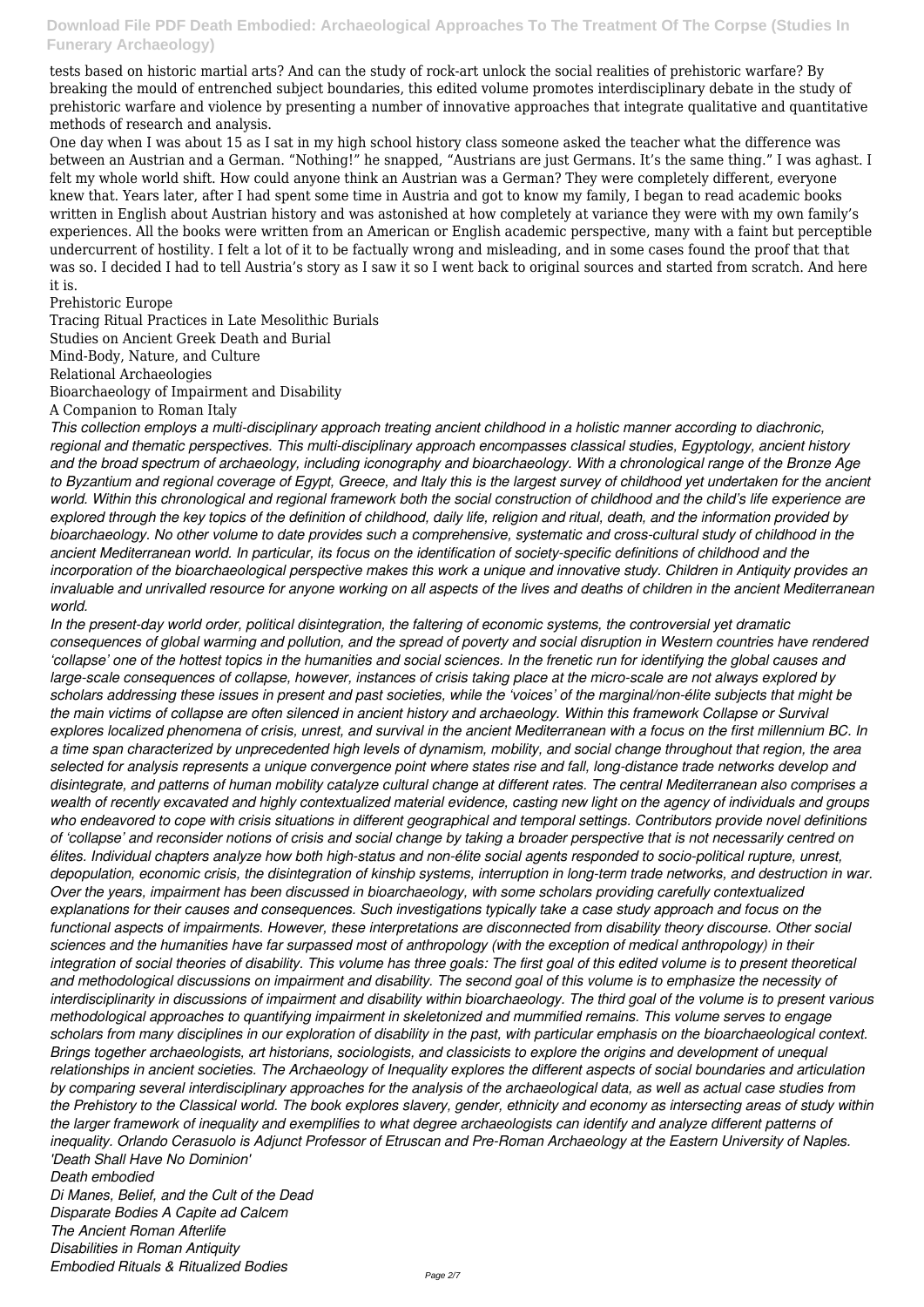**The human body represents the perfect element for relating communities of the living with the divine. This is clearly evident in the mythological stories that recount the creation of humans by deities among ancient and contemporaneous societies across a very broad geographical environment. Thus, parts of selected human body parts or skeletal elements can then become an ideal proxy for connecting with the supernatural as demonstrated by the cult of the human skulls among Neolithic communities in the Near East as well as the cult of the relics of Christian saints. The aim of this volume is to undertake a cross-cultural investigation of the role played in antiquity by humans and human remains in creating forms of relationality with the divine. Such an approach will highlight how the human body can be envisioned as part of a broader materialization of religious beliefs that is based on connecting different realms of materiality in perceiving the supernatural by the community of the livings. Case studies on ritual aspects of funerary practices is presented, emphasising the varied roles of body parts in mortuary rituals and as relics. Other papers take a wider look at regional practices in various time periods and cultural contexts to explore the central role of the corpse in the negotiation of death in human culture.**

**Scholars of religion have long assumed that ritual and belief constitute the fundamental building blocks of religious traditions and that these two components of religion are interrelated and interdependent in significant ways. Generations of New Testament and Early Christian scholars have produced detailed analyses of the belief systems of nascent Christian communities, including their ideological and political dimensions, but have by and large ignored ritual as an important element of early Christian religion and as a factor contributing to the rise and the organization of the movement. In recent years, however, scholars of early Christianity have begun to use ritual as an analytical tool for describing and explaining Christian origins and the early history of the movement. Such a development has created a momentum toward producing a more comprehensive volume on the ritual world of Early Christianity employing advances made in the field of ritual studies. The Oxford Handbook of Early Christian Ritual gives a manifold account of the ritual world of early Christianity from the beginning of the movement up to the end of the fifth century. The volume introduces relevant theories and approaches; central topics of ritual life in the cultural world of early Christianity; and important Christian ritual themes and practices in emerging Christian groups and factions.**

**This volume brings together the latest approaches in bioarchaeology in the study of sex and gender. Archaeologists have long used skeletal remains to identify gender. Contemporary bioarchaeologists, however, have begun to challenge the theoretical and methodological basis for sex assignment from the skeleton. Simultaneously, they have started to consider the cultural construction of the gendered body and gender roles, recognizing the body as uniquely fashioned from the interaction of biological, social, and environmental factors. As the contributors to this volume reveal, combining skeletal data with contextual information can provide a richer understanding of life in the past.**

**Written by an international team of experts, the Handbook makes accessible a full range of theoretical and applied approaches to the study of material culture, and the place of materiality in social theory, presenting current thinking about material culture from the fields of archaeology, anthropology, geography, and science and technology studies.**

**Theory and Practice The Oxford Handbook of Early Christian Ritual The Oxford Handbook of Light in Archaeology Medieval Life Approaching Social Agents Children in Antiquity London in the Roman World**

In ancient Rome, it was believed some humans were transformed into special, empowered beings after death. These deified dead, known as the manes, watched over and protected their surviving family members, possibly even extending those relatives' lives. But unlike the Greek hero-cult, the worship of dead emperors, or the Christian saints, the manes were incredibly inclusive—enrolling even those without social clout, such as women and the poor, among Rome's deities. The Roman afterlife promised posthumous power in the world of the living. While the manes have often been glossed over in studies of Roman religion, this book brings their compelling story to the forefront, exploring their myriad forms and how their worship played out in the context of Roman religion's daily practice. Exploring the place of the manes in Roman society, Charles King delves into Roman beliefs about their powers to sustain life and bring death to individuals or armies, examines the rituals the Romans performed to honor them, and reclaims the vital role the manes played in the ancient Roman afterlife. A thought-provoking examination of death, dying, and the afterlife Prominent scholars present their most recent work about mortuary rituals, grief and mourning, genocide, cyclical processes of life and death, biomedical developments, and the materiality of human corpses in this unique and illuminating book. Interrogating our most common practices surrounding death, the authors ask such questions as: How does the state wrest away control over the dead from bereaved relatives? Why do many mourners refuse to cut their emotional ties to the dead and nurture lasting bonds? Is death a final condition or can human remains acquire agency? The book is a refreshing reassessment of these issues and practices, a source of theoretical inspiration in the study of death. With contributions written by an international team of experts in their fields, A Companion to the Anthropology of Death is presented in six parts and covers such subjects as: Governing the Dead in Guatemala; After Death Communications (ADCs) in North America; Cryonic Suspension in the Secular Age; Blood and Organ Donation in China; The Fragility of Biomedicine; and more. A Companion to the Anthropology of Death is a comprehensive and accessible volume and an ideal resource for senior undergraduate and graduate students in courses such as Anthropology of Death, Medical Anthropology, Anthropology of Violence, Anthropology of the Body, and Political Anthropology. Written by leading international scholars in their fields A comprehensive survey of the most recent empirical research in the anthropology of death A fundamental critique of the early 20th century founding fathers of the anthropology of death Cross-cultural texts from tribal and industrial societies The collection is of interest to anyone concerned with the consequences of the state and massive violence on life and death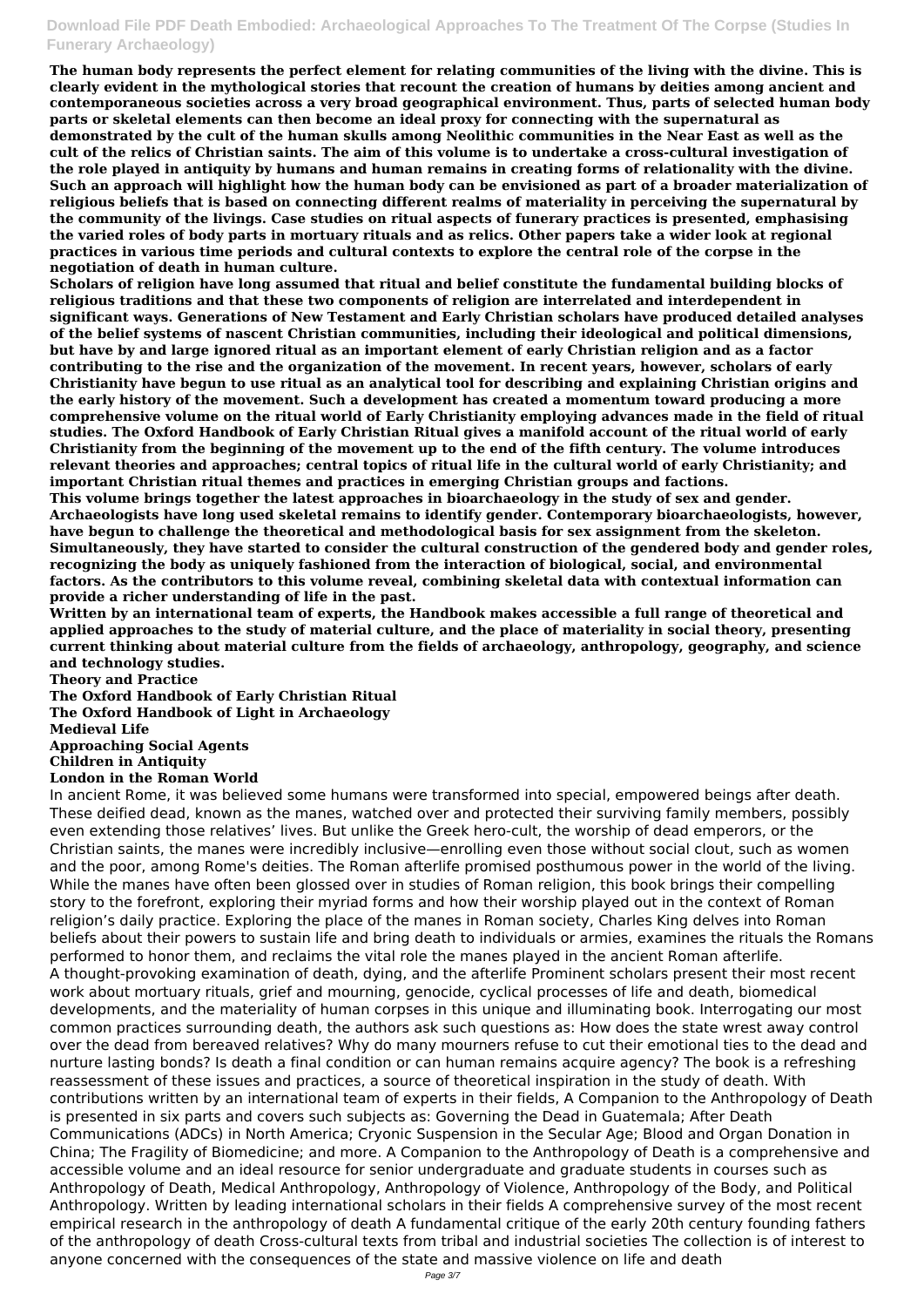This volume brings together early career scholars working on funerary customs in Greece from the Early Iron Age to the Roman period. Papers present various thematic and interdisciplinary analysis in which funerary contexts provide insights on individuals, social groups and communities.

This is the first volume ever to systematically study the subject of disabilities in the Roman world. The contributors examine the topic from head to toe: mental and intellectual disability, alcoholism, visual impairment, speech disorder, hermaphroditism, monstrous births, mobility problems, osteology and visual representations of disparate bodies.

Ritual, Belief and the Dead in Early Modern Britain and Ireland Materializing the Divine through Human Remains in Antiquity A Companion to the Anthropology of Death The Materiality of Death

#### Death Shall Have No Dominion

Archaeological Approaches to the Treatment of the Corpse

*Drawing on archaeological, historical, theological, scientific and folkloric sources, Sarah Tarlow's interdisciplinary study examines belief as it relates to the dead body in early modern Britain and Ireland. From the theological discussion of bodily resurrection to the folkloric use of body parts as remedies, and from the judicial punishment of the corpse to the ceremonial interment of the social elite, this book discusses how seemingly incompatible beliefs about the dead body existed in parallel through this tumultuous period. This study, which is the first to incorporate archaeological evidence of early modern death and burial from across Britain and Ireland, addresses new questions about the materiality of death: what the dead body means, and how its physical substance could be attributed with sentience and even agency. It provides a sophisticated original interpretive framework for the growing quantities of archaeological and historical evidence about mortuary beliefs and practices in early modernity.*

*Death EmbodiedArchaeological Approaches to the Treatment of the CorpseDeath embodiedArchaeological approaches to the treatment of the corpseOxbow Books*

*The chronological disjuncture, LBK longhouses have widely been considered to provide ancestral influence for both rectangular and trapezoidal long barrows and cairns, but with the discovery and excavation of more houses in recent times is it possible to observe evidence of more contemporary inspiration. What do the features found beneath long mounds tell us about this and to what extent do they represent domestic structures. Indeed, how can we distinguish between domestic houses or halls and those that may have been constructed for ritual purposes or ended up beneath mounds? Do so called 'mortuary enclosures' reflect ritual or domestic architecture and did side ditches always provide material for a mound or for building construction? This collection of papers seeks to explore the interface between structures often considered to be those of the living with those for the dead. An examination of daily life in the Middle Ages which reveals the intimate relations between age groups, between the living and the dead, and between people and things.*

*The Sacred Body*

*Roman Tombs and the Art of Commemoration Theoretical, Ethnohistorical, and Methodological Perspectives Reassembling Religion in Roman Italy Humans, Animals, Things Houses of the Dead*

*The Oxford Handbook of Material Culture Studies*

This is a Ph.D. dissertation. This thesis explores the ritual dimensions of the mortuary practices in the Late Mesolithic cemeteries at Skateholm in Southern Sweden and Vedbaeck-Bogebakken in Eastern Denmark. With a combination of methods and theories tha Archaeologists excavating burials often find that they are not the first to disturb the remains of the dead. Graves from many periods frequently show signs that others have been digging and have moved or taken away parts of the original funerary assemblage. Displaced bones and artefacts, traces of pits, and damage to tombs or coffins can all provide clues about post-burial activities. The last two decades have seen a rapid rise in interest in the study of post-depositional practices in graves, which has now developed into a new subfield within mortuary archaeology. This follows a long tradition of neglect, with disturbed graves previously regarded as interesting only to the degree they revealed evidence of the original funerary deposit. This book explores past human interactions with mortuary deposits, delving into the different ways graves and human remains were approached by people in the past and the reasons that led to such encounters. The primary focus of the volume is on cases of unexpected interference with individual graves soon after burial: re-encounters with human remains not anticipated by those who performed the funerary rites and constructed the tombs. However, a first step is always to distinguish these from natural and accidental processes, and methodological approaches are a major theme of discussion. Interactions with the remains of the dead are explored in eleven chapters ranging from the New Kingdom of Egypt to Viking Age Norway and from Bronze Age Slovakia to the ancient Maya. Each discusses cases of re-entries into graves, including desecration, tomb re-use, destruction of grave contents, as well as the removal of artefacts and human remains for reasons from material gain to commemoration, symbolic appropriation, ancestral rites, political chicanery, and retrieval of relics. The introduction presents many of the methodological issues which recur throughout the contributions, as this is a developing area with new approaches being applied to analyze post-depositional

processes in graves.

Art and religion are both well-attested and much-studied aspects of ancient Greek life, yet their relationship is not perfectly understood. Religion in the Art of Archaic and Classical Greece presents an important rethinking of these two categories. The book examines not only how and where religious activity is presented visually at particular moments and in certain forms, but also what objects and images can tell us about the experiences and impressions of Greek religion. Through an exploration of portable or relatively small-scale art forms--vases, figurines, gems, plaques--Tyler Jo Smith focuses on the visual and material evidence for religious life and customs in Archaic and Classical Greece (sixth to fourth centuries BC). The book introduces its readers to categories of religious practice (e.g., sacrifices, votive offerings, funerals), to the pertinent artistic evidence for them, and to a range of scholarly approaches. Smith combines the study of iconography and the examination of material objects with theoretical perspectives on ritual and performance. When given visual form, religion holds much in common with other ancient Greek modes of artistic expression, including dance and drama. Religion is viewed here as a dynamic performative act, as an expression of connectivity, and as a mechanism of communication. While the complexities of Greek religion cannot be discerned through the visual or material record alone, Religion in the Art of Archaic and Classical Greece frames a more nuanced reading of the artistic evidence than has been previously available. Richly illustrated with 245 halftones and seventeen color plates of mostly small-scale objects, the book is much more than a gathering of images and information in a single place. Taken as a whole, it argues for a visual and material tradition that is intended to express the ritualized practices and shared attitudes of religious life, a story that large public works alone are simply never going to tell.

In the long tradition of the archaeology of the eastern Mediterranean bodies have held a prominent role in the form of figurines, frescos,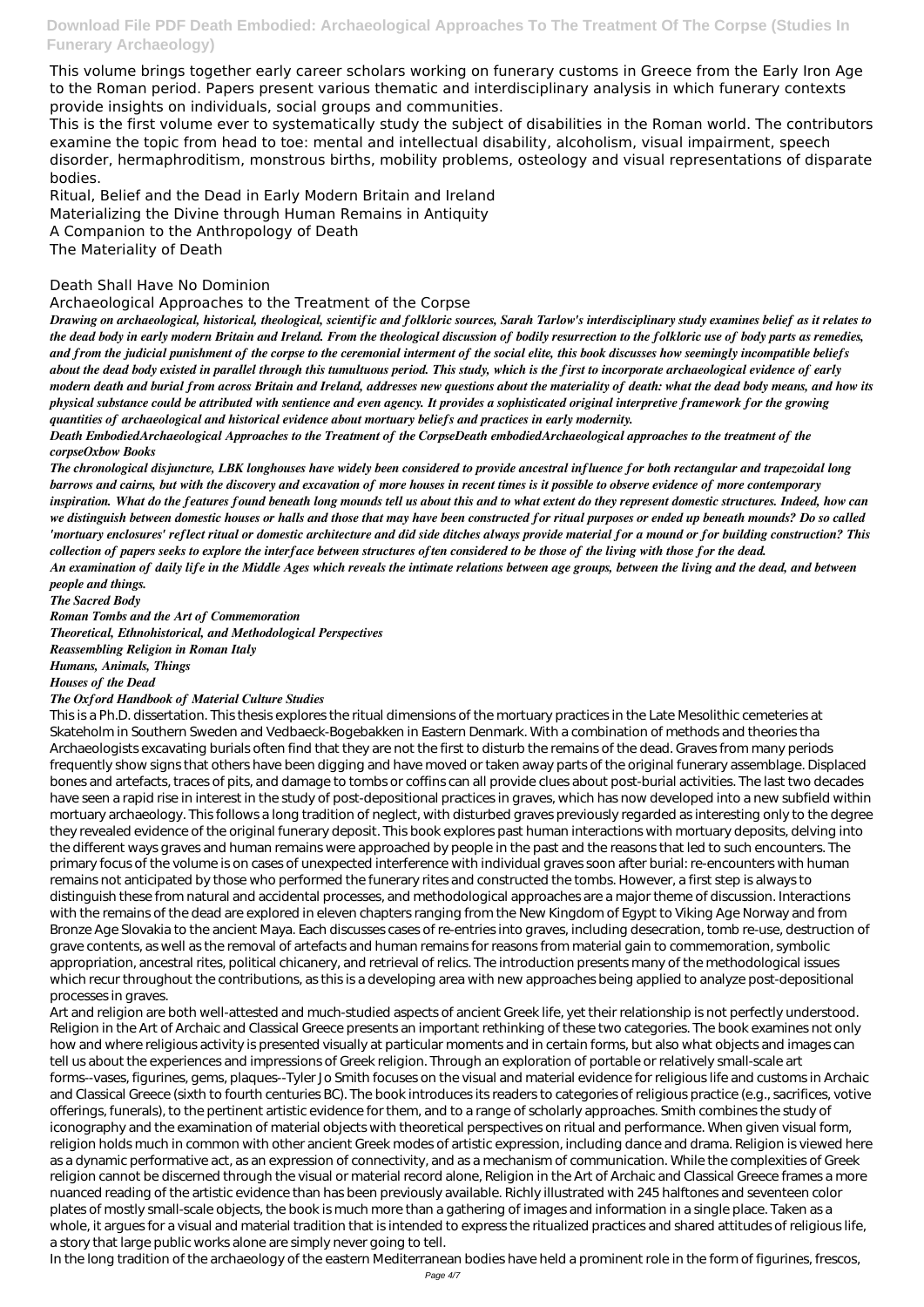or skeletal remains, and have even been responsible for sparking captivating portrayals of the Mother-Goddess cult, the elegant women of Minoan Crete or the deeds of heroic men. Growing literature on the archaeology and anthropology of the body has raised awareness about the dynamic and multifaceted role of the body in experiencing the world and in the construction, performance and negotiation of social identity. In these 28 thematically arranged papers, specialists in the archaeology of the eastern Mediterranean confront the perceived invisibility of past bodies and ask new research questions. Contributors discuss new and old evidence; they examine how bodies intersect with the material world, and explore the role of body-situated experiences in creating distinct social and other identities. Papers range chronologically from the Palaeolithic to the Early Iron Age and cover the geographical regions of the Aegean, Cyprus and the Near East. They highlight the new possibilities that emerge for the interpretation of the prehistoric eastern Mediterranean through a combined use of body-focused methodological and theoretical perspectives that are nevertheless grounded in the archaeological record. Bodies, Burials, Beliefs

Tracing the Archaeological Record

Burial and Social Change in First Millennium BC Italy

The Oxford Handbook of the Archaeology of Death and Burial

Ages and Abilities: The Stages of Childhood and their Social Recognition in Prehistoric Europe and Beyond

Perspectives and Experiences of Childhood in the Ancient Mediterranean

Quantitative and Qualitative Approaches

This volume explores social responses to stages of childhood from the late Neolithic to Classical Antiquity in Central Europe and the Mediterranean. Comparing osteological and archaeological evidence, as well as integrating images and texts, authors consider whether childhood age classes are archaeologically recognizable.

By applying contemporary theory from across the social sciences, the authors of this title shed light on Ancient Egyptian and Maya cultures, and draw attention to the fundamental differences that can underlie apparently similar practices.

In April 1485, a marble sarcophagus was found on the outskirts of Rome. It contained the remains of a young Roman woman so well-preserved that she appeared to have only just died and the sarcophagus was placed on public view, attracting great crowds. Such a find reminds us of the power of the dead body to evoke in the minds of living people, be they contemporary (survivors or mourners) or distanced from the remains by time, a range of emotions and physical responses, ranging from fascination to fear, and from curiosity to disgust. Archaeological interpretations of burial remains can often suggest that the skeletons which we uncover, and therefore usually associate with past funerary practices, were what was actually deposited in graves, rather than articulated corpses. The choices made by past communities or individuals about how to cope with a dead body in all of its dynamic and constituent forms, and whether there was reason to treat it in a manner that singled it out (positively or negatively) as different from other human corpses, provide the stimulus for this volume. The nine papers provide a series of theoretically informed, but not constrained, case studies which focus predominantly on the corporeal body in death. The aims are to take account of the active presence of dynamic material bodies at the heart of funerary events and to explore the questions that might be asked about their treatment; to explore ways of putting fleshed bodies back into our discussions of burials and mortuary treatment, as well as interpreting the meaning of these activities in relation to the bodies of both deceased and survivors; and to combine the insights that body-centred analysis can produce to contribute to a more nuanced understanding of the role of the body, living and dead, in past cultures.

A Companion to Roman Italy investigates the impact of Rome in all its forms—political, cultural, social, and economic—upon Italy's various regions, as well as the extent to which unification occurred as Rome became the capital of Italy. The collection presents new archaeological data relating to the sites of Roman Italy Contributions discuss new theories of how to understand cultural change in the Italian peninsula Combines detailed case-studies of particular sites with wider-ranging thematic chapters Leading contributors not only make accessible the most recent work on Roman Italy, but also offer fresh insight on long standing debates

Death Rituals and Social Order in the Ancient World

Death Rituals, Social Order and the Archaeology of Immortality in the Ancient World

Mortuary Variability and Social Diversity in Ancient Greece

Archaeological Approaches to Shamanism

Collapse or Survival

## Exploring Sex and Gender in Bioarchaeology Prehistoric Warfare and Violence

This book examines the ways in which lived religion in Roman Italy involved personal and communal experiences of the religious agency generated when ritualised activities caused human and more-than-human things to become bundled together into relational assemblages. Drawing upon broadly posthumanist and new materialist theories concerning the thingliness of things, it sets out to re-evaluate the role of the material world within Roman religion and to offer new perspectives on the formation of multi-scalar forms of ancient religious knowledge. It explores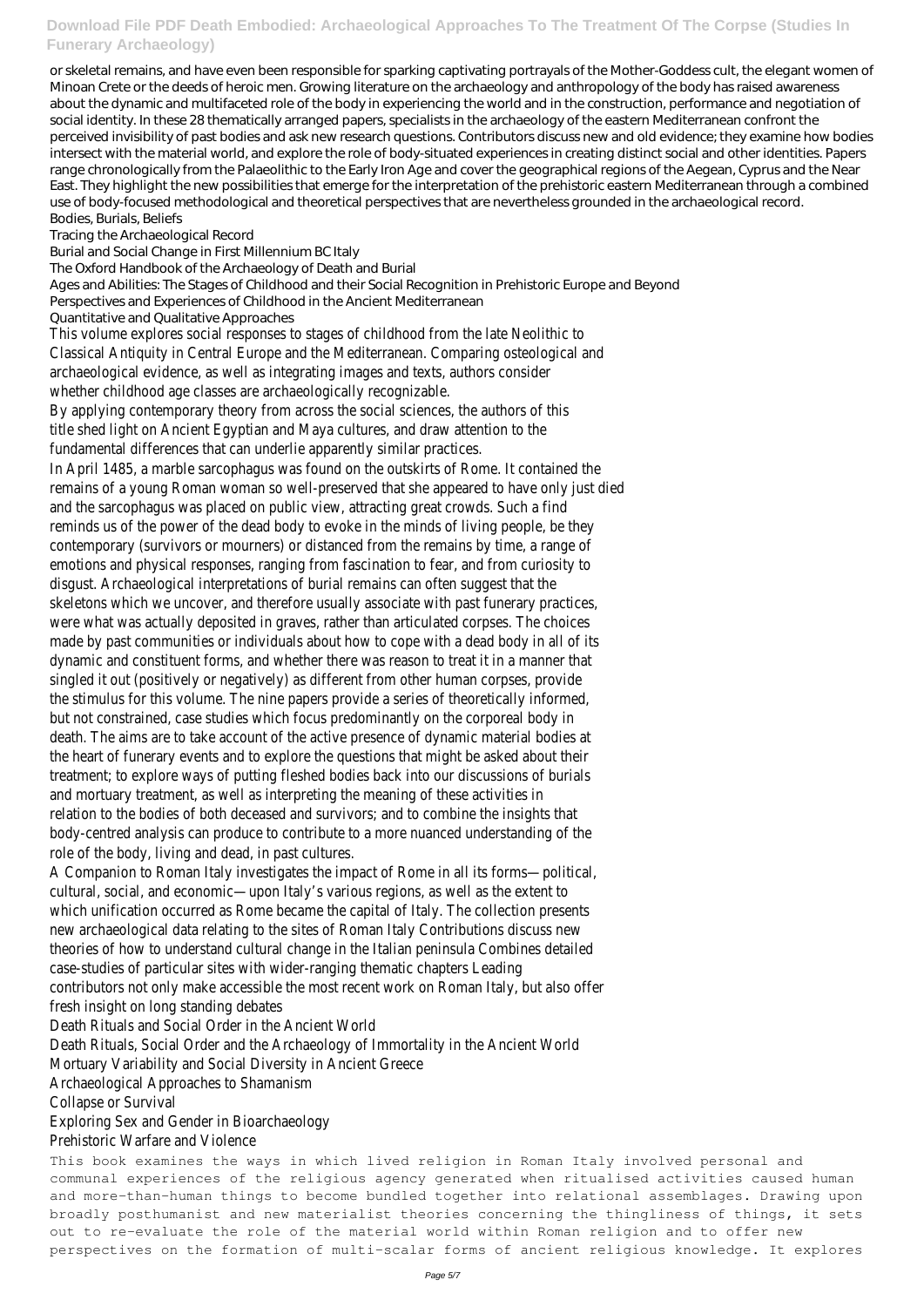what happens when a materially informed approach is systematically applied to the investigation of typical questions about Roman religion such as: What did Romans understand 'religion' to mean? What did religious experiences allow people to understand about the material world and their own place within it? How were experiences of ritual connected with shared beliefs or concepts about the relationship between the mortal and divine worlds? How was divinity constructed and perceived? To answer these questions, it gathers and evaluates archaeological evidence associated with a series of case studies. Each of these focuses on a key component of the ritualised assemblages shown to have produced Roman religious agency – place, objects, bodies, and divinity – and centres on an examination of experiences of lived religion as it related to the contexts of monumentalised sanctuaries, cult instruments used in public sacrifice, anatomical votive offerings, cult images and the qualities of divinity, and magic as a situationally specific form of religious knowledge. By breaking down and then reconstructing the ritualised assemblages that generated and sustained Roman religion, this book makes the case for adopting a material approach to the study of ancient lived religion.

Explores four key questions around Roman funerary customs that change our view of the society and its values.

This volume, with essays by leading archaeologists and prehistorians, considers how prehistoric humans attempted to recognise, understand and conceptualise death.

Many of us accept as uncontroversial the belief that the world is comprised of detached and disparate products, all of which are reducible to certain substances. Of those things that are alive, we acknowledge that some have agency while others, such as humans, have more advanced qualities such as consciousness, reason and intentionality. So deeply-seated is this metaphysical belief, along with the related distinctions we draw between subject/object, mind/body and nature/culture that many of us tacitly assume past groups approached and apprehended the world in a similar fashion. Relational Archaeologies questions how such a view of human beings, 'other-than-human' creatures and things affects our reconstruction of past beliefs and practices. It proceeds from the position that, in many cases, past societies understood their place in the world as positional rather than categorical, as persons bound up in reticular arrangements with similar and not so similar forms regardless of their substantive qualities. Relational Archaeologies explores this idea by emphasizing how humans, animals and things come to exist by virtue of the dynamic and fluid processes of connection and transaction. In highlighting various counter-Modern notions of what it means 'to be' and how these can be teased apart using archaeological materials, contributors provide a range of approaches from primarily theoretical/historicized treatments of the topic to practical applications or case studies from the Americas, the UK, Europe, Asia and Australia. Death Embodied

Figuring Ancient Maya and Egyptian Experience Grave Disturbances

Death and the Noble Body in Medieval England Embodied Lives

An Archaeology of Prehistoric Bodies and Embodied Identities in the Eastern Mediterranean Archaeology and the Life Course

16 papers presented from an EAA session held at Krakow in 2006, exploring various aspects of the archaeology of death. Contents: Chapter 1. The Materiality of Death: Bodies, Burials, Beliefs (Fredrik Fahlander & Terje Oestigaard); Chapter 2. More than Metaphor: Approaching the Human Cadaver in Archaeology (Liv Nilsson Stutz); Chapter 3. A Piece of the Mesolithic. Horizontal Stratigraphy and Bodily Manipulations at Skateholm (Fredrik Fahlander); Chapter 4. Excavating the KingsAe Bones: The Materiality of Death in Practice and Ethics Today 9Anders Kaliff & Terje Oestigaard); Chapter 5. From Corpse to Ancestor: The Role of Tombside Dining in the Transformation of the Body in Ancient Rome (Regina Gee); Chapter 6. Cremations, Conjecture and Contextual Taphonomies: Material Strategies during the 4th to 2nd Millennia BC in Scotland (Paul R J Duffy and Gavin MacGregor); Chapter 7. Ritual and Remembrance at Archaic Crustumerium. The Transformations of Past and Modern Materialities in the Cemetery of Cisterna Grande (Rome, Italy) (Ulla Rajala); Chapter 8. Reuse in Finnish Cremation Cemeteries under Level Ground - Examples of Collective Memory (Anna Wickholm); Chapter 9. Life and Death in the Bronze Age of the NW of Iberian Peninsula (Ana M. S. Bettencourt); Chapter 10. Norwegian Face-Urns: Local Context and Interregional Contacts (Malin Aasbe); Chapter 11. The Use of Ochre in Stone Age Burials of the East Baltic (Ilga Zagorska); Chapter 12. oDeath Mythso: Performing of Rituals and Variation in Corpse Treatment during the Migration Period in Norway (Siv Kristoffersen and Terje Oestigaard); Chapter 13. Reproduction and Relocation of Death in Iron Age Scandinavia (Terje Gansum); Chapter 14. A Road for the VikingAes Soul (Ake Johansson); Chapter 15. A Road to the Other Side (Camilla Gr); Chapter 16. Stones and Bones: The Myth of Ymer and Mortuary Practises with an Example from the Migration Period in Uppland, Central Sweden (Christina Lindgren). In the first millennium BC, communities in Italy underwent crucial transformations which scholars have often subsumed under the heading of 'state formation', namely increased social stratification, the centralization of political power and, in some cases, urbanisation. Most research has tended to approach the phenomenon of state formation and social change in relation to specific territorial dynamics of growth and expansion, changing modes of exploitation of food and other resources over time, and the adoption of selected socio-ritual practices by the ruling élites in order to construct and negotiate authority. In contrast, comparatively little attention has been paid to the question of how these key developments resonated across the broader social transect, and how social groups other than ruling élites both promoted these changes and experienced their effects. The chief aim of this collection of 14 papers is to harness innovative approaches to the exceptionally rich mortuary evidence of first millennium BC Italy, in order to investigate the roles and identities of social actors who either struggled for power and social recognition, or were manipulated and exploited by superior authorities in a phase of tumultuous socio-political change throughout the entire Mediterranean basin. Contributors provide a diverse range of approaches in order to examine how power operated in society, how it was exercised and resisted, and how this can be studied through mortuary evidence. Section 1 addresses the construction of identity by focusing mainly on the manipulation of age, ethnic and gender categories in society in regions and sites that reached notable power and splendor in first millennium BC Italy. These include Etruria, Latium, Campania and the rich settlement of Verucchio, in Emilia Romagna. Each Page 6/7